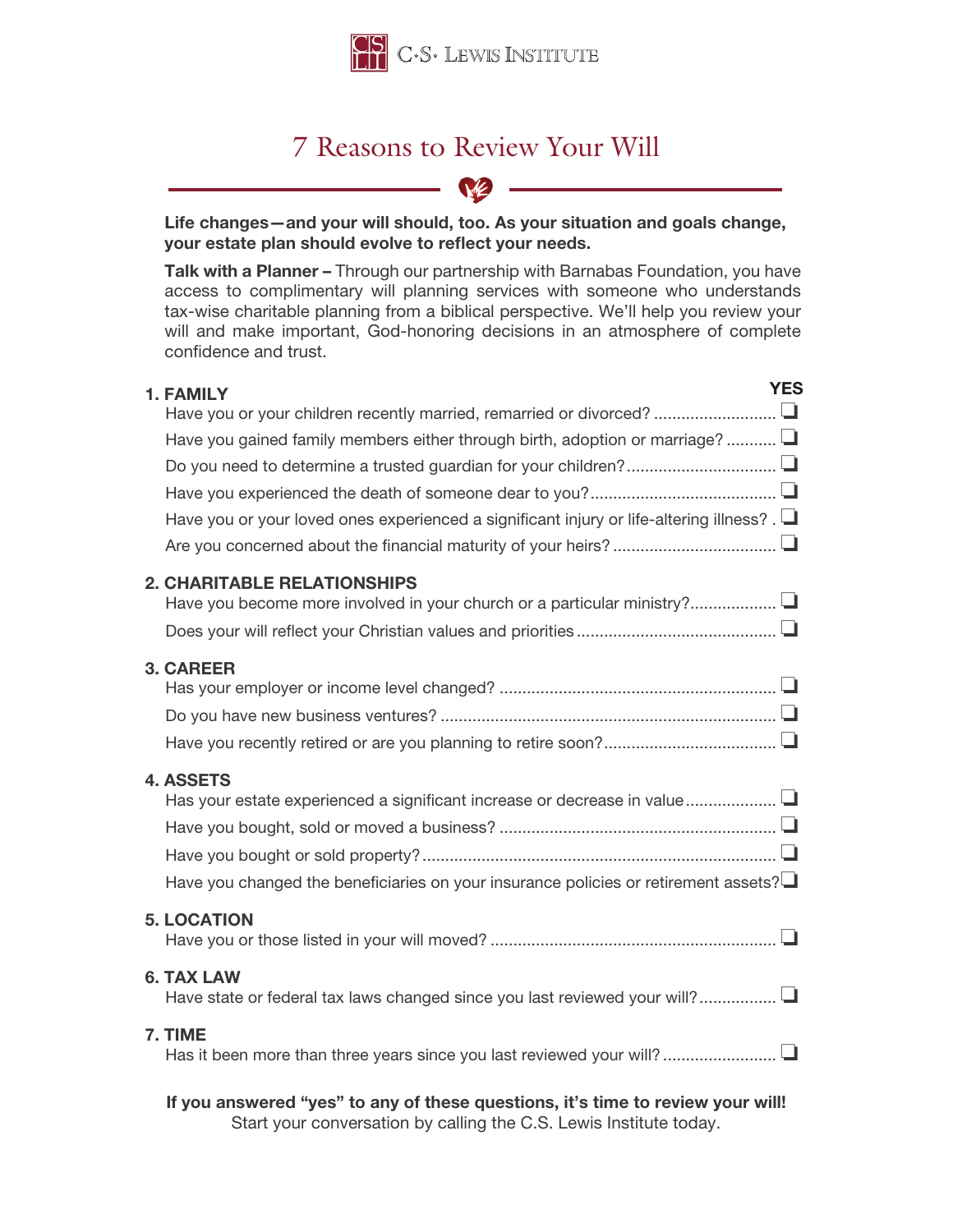

# The Roadmap to Your Completed Will



## 6 Critical Components of Your Estate Plan

Your will is one of the most important documents you will ever create. Through it, you are proactively making the important, loving decision to support the needs of your family and the causes you hold most dear. But in order for it to be effective, your will must be complete and up-to-date. As you move through the will planning process, here are six critical areas you'll need to consider.

#### 1. PRIORITIES

Determine your priorities and objectives. What are the core values and guiding principles by which you've lived your life? What do you want to communicate to your family and the world about what matters most to you?

#### 2. PEOPLE

Identify the people you wish to remember in your plan, and determine whether they have any specific needs that must be addressed. How can you best equip the next generation for success? In what ways can you reinforce the values you're hoping to teach them? How much is enough for them? How much is too much?

#### 3. PASSIONS

Which ministries best reflect your values and help fulfill your personal mission? How much of your estate will you direct toward the causes you currently support? You can extend your Kingdom impact and possibly give more than anything ever possible during your lifetime by including charitable giving in your will.

#### 4. PROPERTY

Take stock of what you own — your home, real estate, business interests, personal collections, even sentimental items and family heirlooms. How can your resources be used to meet the tangible and emotional needs of your loved ones? Who should be the next steward of your God-given resources?

#### 5. PLAN

For the particulars of your plan's structure, seek professional support. Your estate planner, lawyer or professional advisor can help you identify the best options and the appropriate documentation for a plan that honors God, provides for your family, minimizes delays and eliminates unnecessary taxes.

#### 6. PARTICIPANTS

Who do you trust to implement your plan? Who will make decisions on your behalf when you are no longer able? Your representative(s) might be a family member, trust officer, accountant or other trusted acquaintance who will carry out your wishes. If you have minor children, your will should also include designated guardians, whether they are family members or close friends who share your values.

#### THE ENEMY OF YOUR WILL

One thing that should not be part of your plan? Procrastination.

Many people have the best of intentions, but put off establishing their estate plans indefinitely.

Approximately 60 percent of Americans die without a will, leaving their loved ones to pick up the pieces. Take action today to grant you and your loved ones peace of mind!

#### NEED HELP TAKING THE NEXT STEP?

Through the C.S. Lewis's partnership with Barnabas Foundation, you have access to trusted planning assistance, all from a Christian perspective.

At no cost to you, a Barnabas Foundation planner will discuss your plans with you, helping ensure your will reflects your personal and charitable goals. To learn more, call the C.S. Lewis Institute at 703.894.1090 or email info@cslewisinstitute.com.



Speaking with a trusted advisor can help ensure your will reflects your personal values and goals.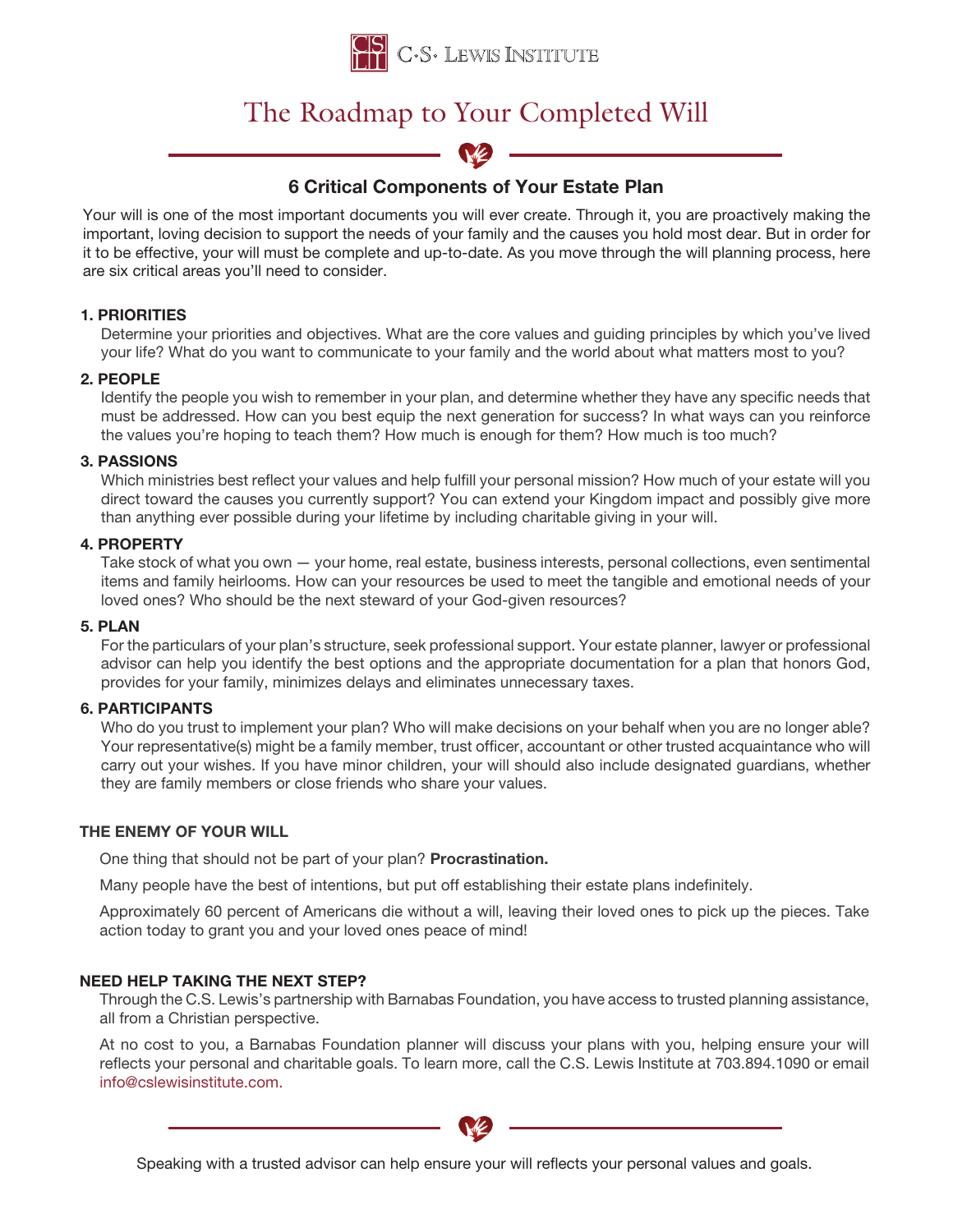

## Planned Giving Options



#### KEY TO OPTIONS…

If you want to remember your favorite charities and DO NOT NEED additional income, choose from options 1, 2, 7, 8, 9 and 10. If you want to remember your favorite charities and NEED a fixed income, choose from options 3, 4 and 5. If you want to remember your favorite charities and want a variable income, choose option 6. If you want to make an immediate gift to your favorite Charity, choose option 2 and 10.

If we can be of further assistance to you, please contact Joe Kolm at j.kohm@ cslewisinstitute.org.

Please note…

This is general information and is not intended to be tax or legal advice. Please consult your own advisors.

| <b>Type of Gift</b>                                                                  | <b>Benefits to You</b>                                                                                                                                                                                                                                                        | <b>Income to You</b>                                                                             | <b>Taxation</b><br>of Income        | <b>Benefits to</b><br><b>Your Charities</b>                                         |
|--------------------------------------------------------------------------------------|-------------------------------------------------------------------------------------------------------------------------------------------------------------------------------------------------------------------------------------------------------------------------------|--------------------------------------------------------------------------------------------------|-------------------------------------|-------------------------------------------------------------------------------------|
| Option 1<br><b>Bequest in Will</b>                                                   | Provides estate<br>distribution as<br>desired. Generally<br>escapes estate and<br>inheritance taxes.                                                                                                                                                                          | None                                                                                             | None                                | <b>Bequest</b><br>payable to<br>Chari-<br>ty(ies)<br>of your<br>choice.             |
| Option 2<br><b>Gift of Stock.</b><br>Securities or<br>Appreciated<br><b>Property</b> | Avoidance of<br>capital gain tax. Tax<br>deduction for fair<br>market value of gift<br>if asset was held for<br>more than one year.<br>Removed from estate<br>for tax purposes.                                                                                               | None                                                                                             | None                                | Immediate<br>receipt<br>of stock,<br>securities<br>or appre-<br>ciated<br>property. |
| Option 3<br><b>Charitable Gift</b><br>Annuity                                        | Immediate tax<br>deduction for portion<br>of original gift<br>amount. Portion of<br>annual payment is<br>tax exempt. Capital<br>gain is spread out.<br>Generally escapes<br>estate and inheri-<br>tance taxes.                                                                | Fixed percentage<br>based on age.<br>Paid annually or<br>quarterly.                              | Portion of<br>income is<br>taxable. | Receive<br>balance at<br>death.                                                     |
| Option 4<br><b>Deferred</b><br><b>Payment Gift</b><br><b>Annuity</b>                 | Immediate tax<br>deduction for portion<br>of original gift<br>amount. Portion of<br>annual payment is<br>tax exempt. Capital<br>gain is spread out.<br>Generally escapes<br>estate and inheri-<br>tance taxes. Deferral<br>of income allows for<br>higher percentage<br>rate. | Fixed percentage<br>based on age<br>when payments<br>commence.<br>Paid annually or<br>quarterly. | Portion of<br>income is<br>taxable. | Receive<br>balance at<br>death.                                                     |